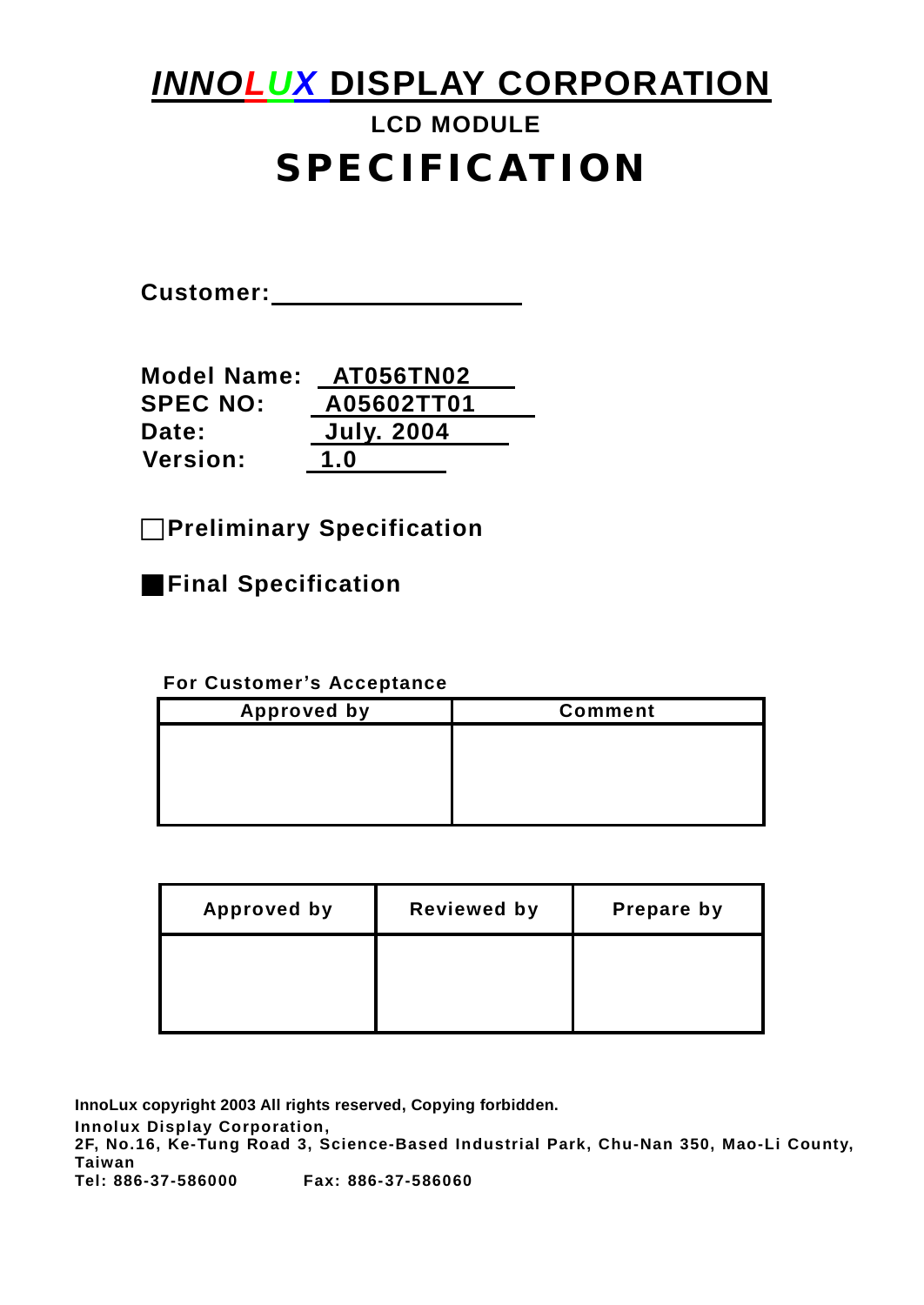InnoLux copyright 2003 All rights reserved, Copying forbidden.

# Record of Revision

| Version | <b>Revise Date</b> | Page | Content         |
|---------|--------------------|------|-----------------|
| 1.0     | 2004/07/28         |      | Initial Release |
|         |                    |      |                 |
|         |                    |      |                 |
|         |                    |      |                 |
|         |                    |      |                 |
|         |                    |      |                 |
|         |                    |      |                 |
|         |                    |      |                 |
|         |                    |      |                 |
|         |                    |      |                 |
|         |                    |      |                 |
|         |                    |      |                 |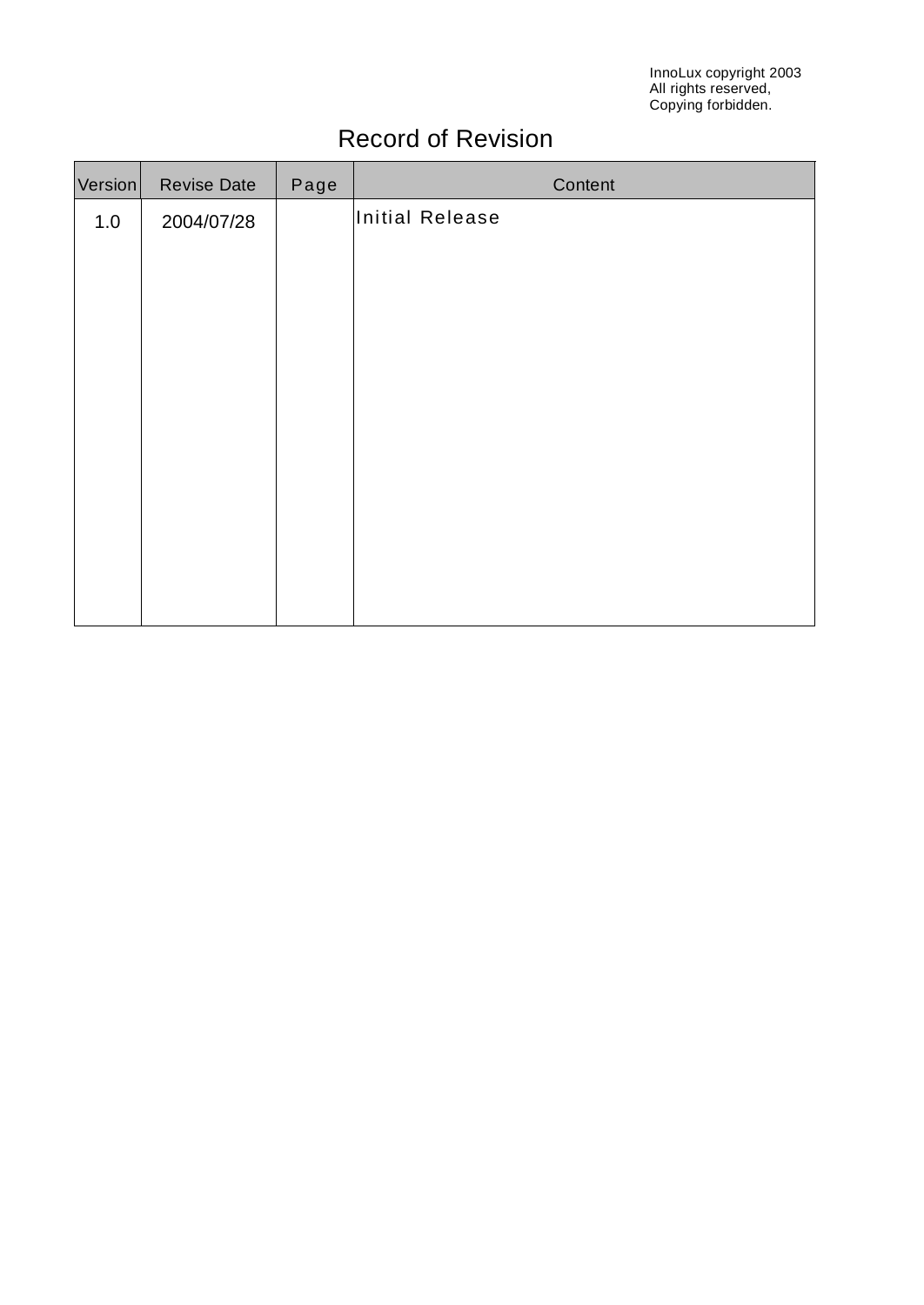|                                     | SPEC NO.: A05602TT01 |                  |
|-------------------------------------|----------------------|------------------|
|                                     | PAGE :               | 1/20             |
| <b>Contents:</b>                    |                      |                  |
|                                     |                      | $\boldsymbol{2}$ |
|                                     |                      | 3                |
| 2.1 Absolute maximum ratings        |                      |                  |
| 2.2 Pin assignment                  |                      |                  |
| 2.2.1 TFT-LCD panel driving section |                      |                  |
| 2.2.2 Backlight driving section     |                      |                  |
| 2.3 Electrical characteristics      |                      |                  |
| 2.3.1 Typical operating conditions  |                      |                  |
| 2.3.2 Current consumption           |                      |                  |
| 2.3.3 Backlight driving conditions  |                      |                  |
| 2.4 AC timing                       |                      |                  |
| 2.4.1 Timing conditions             |                      |                  |
| 2.4.2 Timing diagram                |                      |                  |
| 3. Optical specifications           |                      | 13               |
|                                     |                      | 16               |
|                                     |                      | 17               |
| 5.1 Safety                          |                      |                  |
| 5.2 Handling                        |                      |                  |
| 5.3 Static electricity              |                      |                  |
| 5.4 Storage                         |                      |                  |
| 5.5 Cleaning                        |                      |                  |
|                                     |                      | 18               |
|                                     |                      | 19               |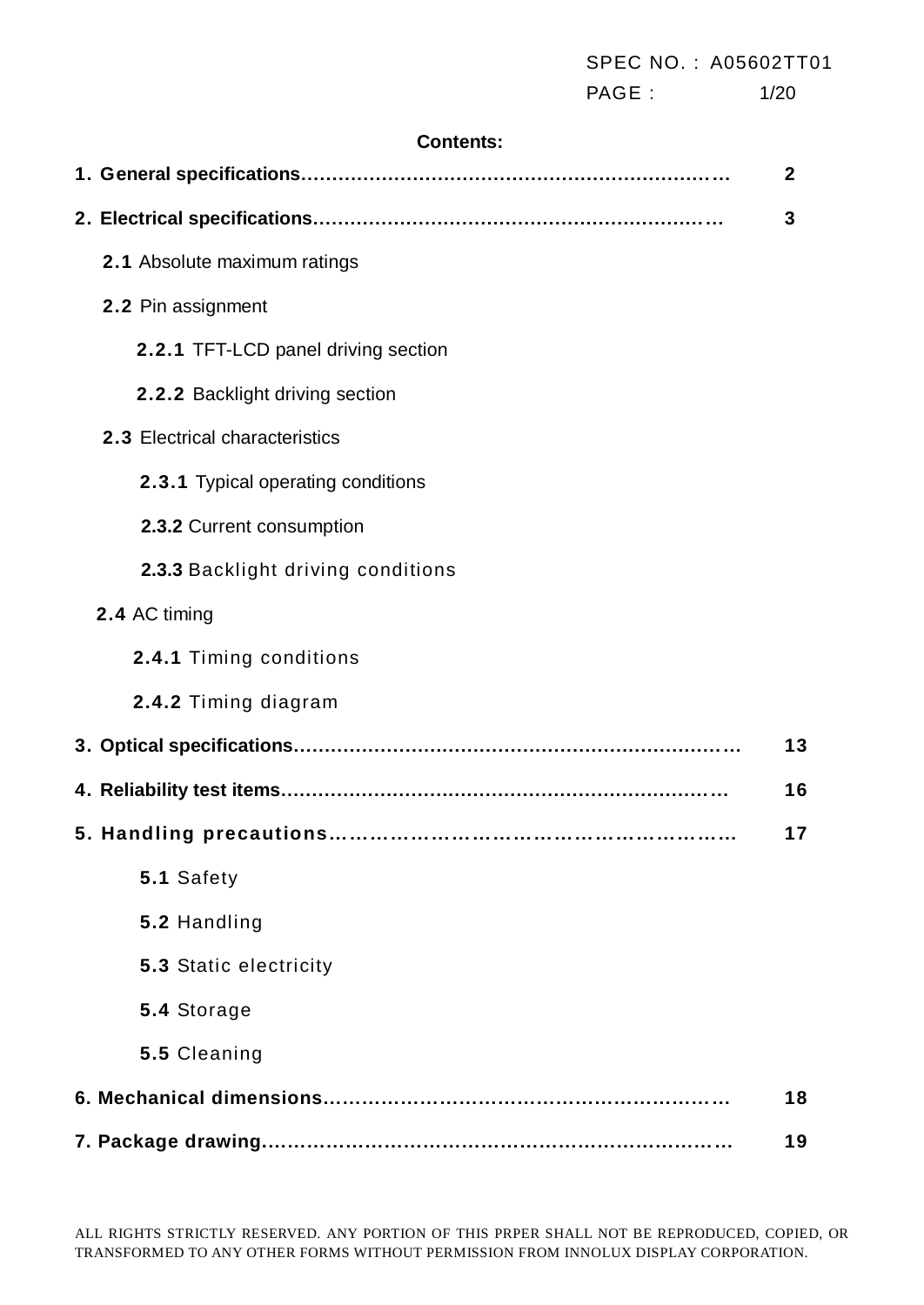SPEC NO. : A05602TT01 PAGE : 2/20

# **1. General specification**

| NO.            | <b>Item</b>                         | <b>Specification</b>           | <b>Remark</b> |
|----------------|-------------------------------------|--------------------------------|---------------|
| 1              | <b>LCD</b> size                     | 5.6 inch                       |               |
| 2              | Driver element                      | $\alpha$ -Si TFT active matrix |               |
| 3              | Resolution                          | 320 X RGB X 234                |               |
| 4              | Display mode                        | Normally white, Transmissive   |               |
| 5              | Display number of colors Full color |                                |               |
| 6              | Optimal viewing<br>direction        | 6 o'clock                      |               |
| $\overline{7}$ | Dot pitch                           | $0.118 \times 0.362$ mm        |               |
| 8              | <b>Active Area</b>                  | 113.28 X84.708 mm              |               |
| 9              | Module size                         | 126.5 X 100 X 5.7 mm           |               |
| 10             | Color arrangement                   | <b>RGB-stripe</b>              |               |
| 11             | Weight                              | 142g                           |               |
| 12             | <b>Driver IC</b>                    | Himax HX8204+HX8604            |               |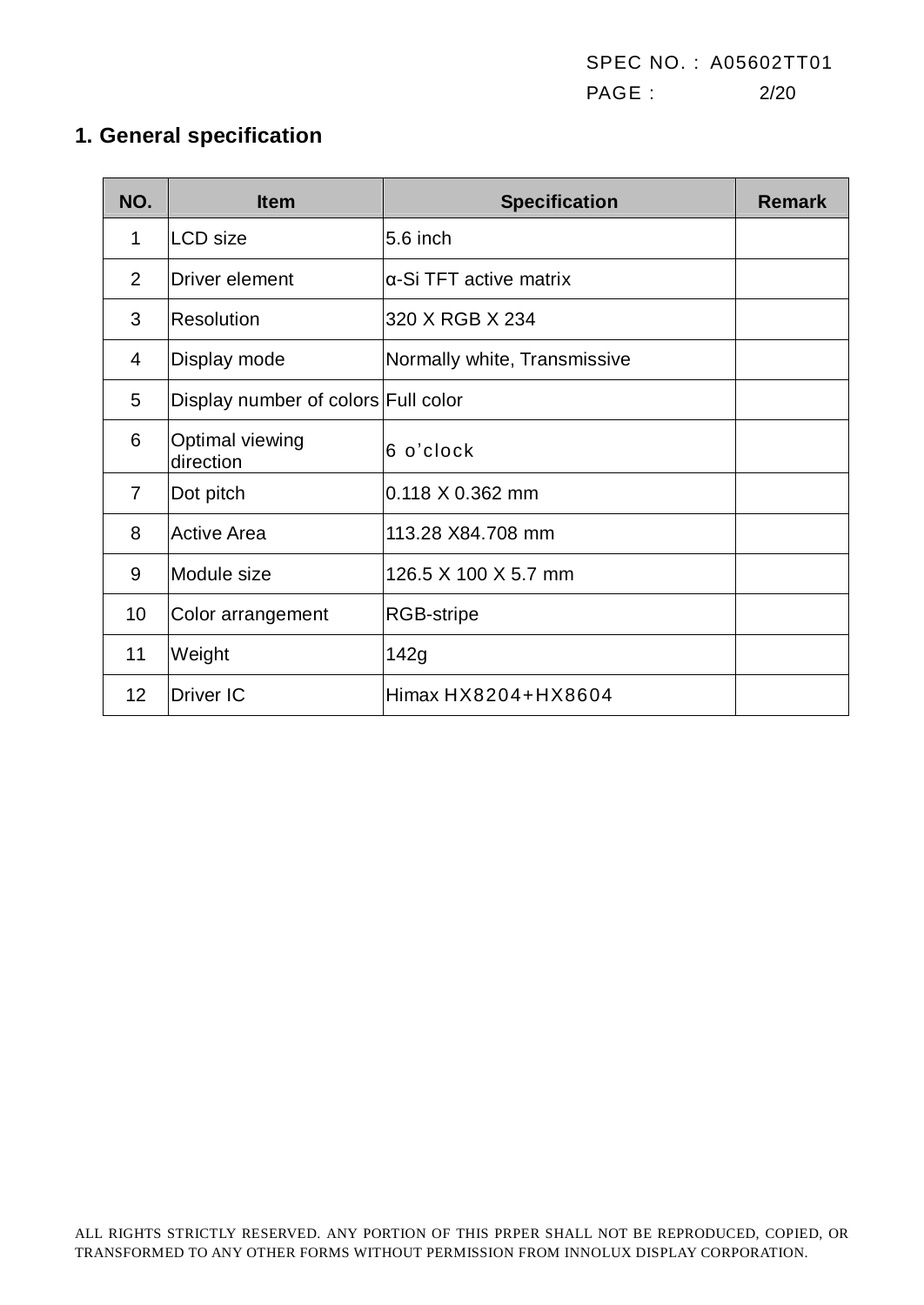# **2. Electrical specifications**

#### **2.1 Absolute maximum ratings**

| Parameter             | Symbol              |        | Values               | Unit        | Remark                 |
|-----------------------|---------------------|--------|----------------------|-------------|------------------------|
|                       |                     | Min.   | Max.                 |             |                        |
|                       | $V_{\rm CC}$        | $-0.3$ | 7                    | $\vee$      |                        |
|                       | $V_{DD}$            | $-0.3$ | $\overline{7}$       | $\vee$      |                        |
| Power voltage         | $V_{GH}$            | $-0.3$ | 18                   | V           |                        |
|                       | $V_{GL}$            | $-15$  | 0.3                  | V           |                        |
|                       | $V_{GH}$ - $V_{GL}$ | -      | 31                   | V           |                        |
|                       | $V_i$               | $-0.3$ | $V_{DD}$ +0.3        |             | Note 1                 |
| Input signal voltage  | $V_{\parallel}$     | $-0.3$ | $V_{\text{CC}}$ +0.3 |             | Note 2                 |
|                       | <b>VCOM</b>         | $-2.9$ | 5.2                  |             |                        |
| Operating temperature | Top                 | -10    | 70                   | $^{\circ}C$ | Ambient<br>temperature |
| Storage temperature   | $T_{ST}$            | $-30$  | 80                   | $^{\circ}C$ | Ambient<br>temperature |

Note:

1. VR, VG, VB

2. STHL,STHR,Q1H.OEH,L/R,CPH1~CPH3,STVR,STVL,OEV,CKV,U/D.

3. The absolute maximum ratings are the values that must not be exceeded at any time for this product. It is not allowed for any of these ratings to be exceeded. Should a module be used with any of the absolute maximum ratings exceeded, the characteristics of the module may not be recovered, or in an extreme case, the module may be permanently destroyed.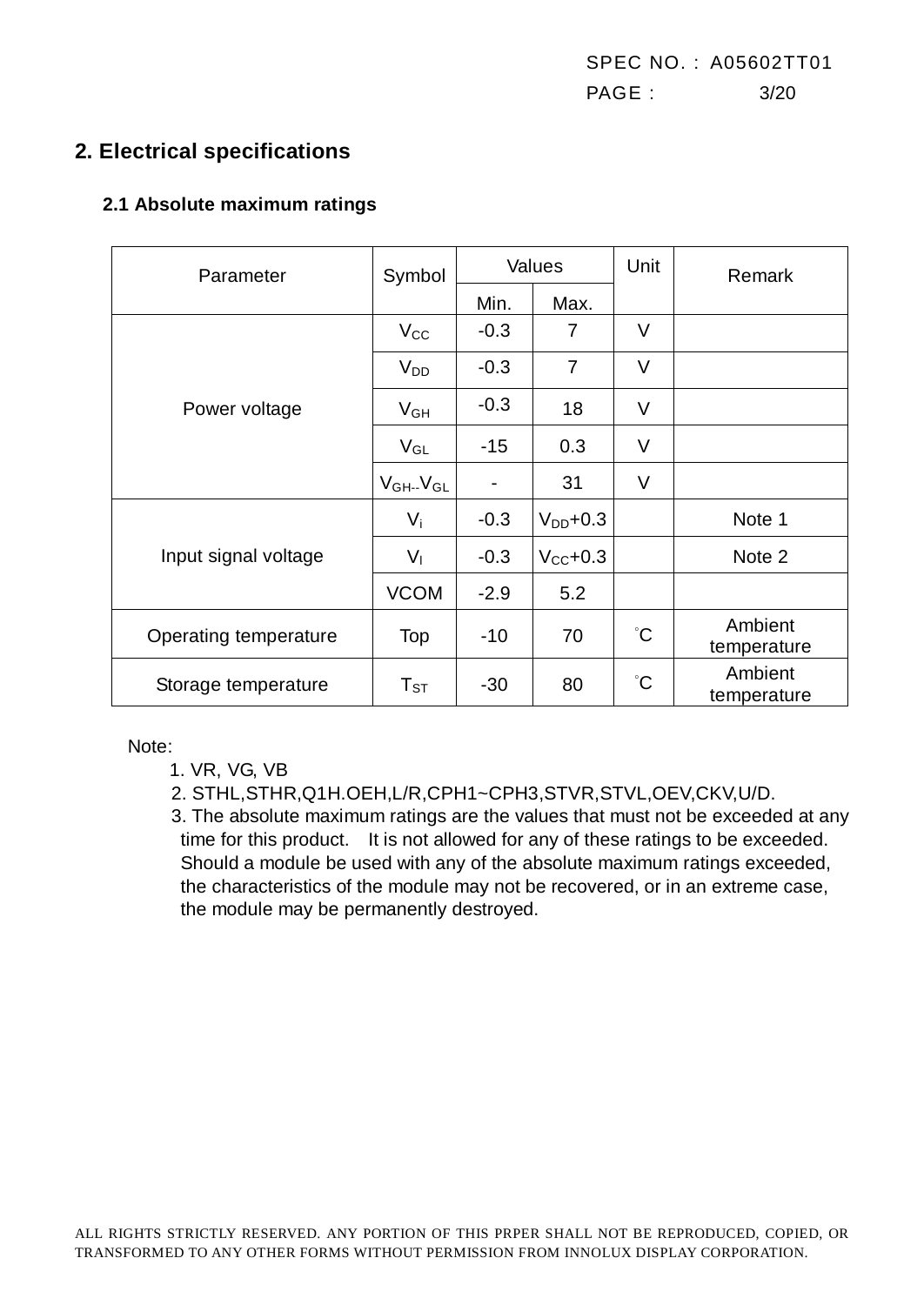#### **2.2. Pin assignment**

## **2.2.1 TFT-LCD panel driving section**

| Pin no         | <b>Symbol</b>              | IO                       | <b>Function</b>                                      | <b>Remark</b> |
|----------------|----------------------------|--------------------------|------------------------------------------------------|---------------|
| 1              | <b>GND</b>                 | $\blacksquare$           | Ground                                               |               |
| $\overline{2}$ | $V_{\rm CC}$               | I                        | Supply voltage for logic control circuit scan driver |               |
| 3              | $\mathsf{V}_{\mathsf{GL}}$ | I                        | Negative power for scan driver                       |               |
| 4              | $V_{GH}$                   | I                        | Positive power for scan driver                       |               |
| 5              | <b>STVR</b>                | I/O                      | Vertical start pulse                                 | Note 1        |
| 6              | <b>STVL</b>                | I/O                      | Vertical start pulse                                 | Note 1        |
| $\overline{7}$ | <b>CKV</b>                 | I                        | Shift clock input for scan driver                    |               |
| 8              | U/D                        | I                        | UP/DOWN scan control input                           | Note 1, 2     |
| 9              | <b>OEV</b>                 | $\mathsf{I}$             | Output enable control for scan driver                |               |
| 10             | <b>VCOM</b>                | I                        | Common electrode driving signal                      |               |
| 11             | <b>VCOM</b>                | $\overline{\phantom{a}}$ | Common electrode driving signal                      |               |
| 12             | L/R                        | I                        | LEFT/RIGHT scan control input                        | Note 1, 2     |
| 13             | Q <sub>1</sub> H           | I                        | Analog signal rotate input                           |               |
| 14             | <b>OEH</b>                 | I                        | Output enable control for data driver                |               |
| 15             | <b>STHL</b>                | I/O                      | Start pulse for horizontal scan line                 | Note 1        |
| 16             | <b>STHR</b>                | I/O                      | Start pulse for horizontal scan line                 | Note 1        |
| 17             | CPH <sub>3</sub>           | $\mathsf{I}$             | Sampling and shifting clock pulse for data driver    |               |
| 18             | CPH <sub>2</sub>           | I                        | Sampling and shifting clock pulse for data driver    |               |
| 19             | CPH <sub>1</sub>           | I                        | Sampling and shifting clock pulse for data driver    |               |
| 20             | $V_{\rm CC}$               | I                        | Supply voltage for logic control circuit scan driver |               |
| 21             | <b>GND</b>                 | -                        | Ground                                               | Note 1, 2     |
| 22             | <b>VR</b>                  |                          | Alternated video signal (Red)                        | Note 1        |
| 23             | VG                         | $\mathbf{I}$             | Alternated video signal (Green)                      |               |
| 24             | VB                         | I                        | Alternated video signal (Blue)                       |               |
| 25             | AV <sub>DD</sub>           | I                        | Supply voltage for analog circuit                    |               |
| 26             | $AV_{SS}$                  | I                        | Ground for analog circuit                            |               |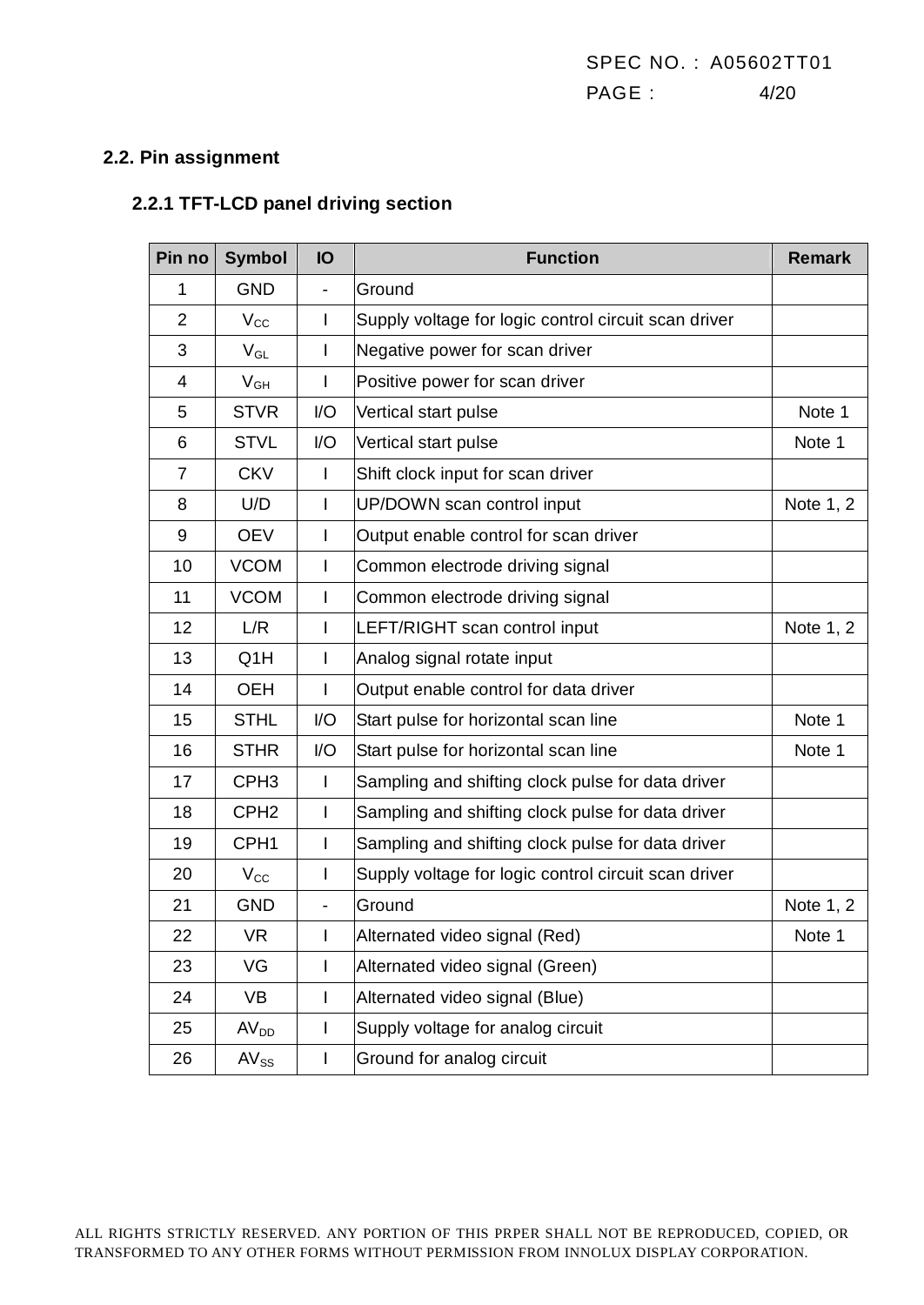#### **Note:**

1. Selection of scanning mode (please refer to the following table)

|            | Setting of scan<br>control input |             |             | IN/OUT state for start pulse | Scanning direction |                           |
|------------|----------------------------------|-------------|-------------|------------------------------|--------------------|---------------------------|
| U/D        | L/R                              | <b>STVR</b> | <b>STVL</b> | <b>STHR</b>                  | <b>STHL</b>        |                           |
| <b>GND</b> | $DV_{DD}$                        | Ω           |             |                              |                    | Up to Down, Left to Right |
| $DV_{DD}$  | <b>GND</b>                       |             | O           |                              | Ω                  | Down to Up, Right to Left |
| <b>GND</b> | <b>GND</b>                       | O           |             |                              | $\Omega$           | Up to Down, Right to Left |
| $DV_{DD}$  | $DV_{DD}$                        |             |             |                              |                    | Down to Up, Left to Right |

I: input, O: output

2. Definition of Scanning Direction.

Refer to figure as below:



#### **2.2.2 Backlight driving section**

JST BHR-03VS-1

| NO. | <b>Symbol</b> | $UO$ | <b>Description</b>                             | <b>Remark</b> |
|-----|---------------|------|------------------------------------------------|---------------|
|     | HI            |      | Power supply for backlight unit (High voltage) |               |
|     | <b>NC</b>     |      |                                                |               |
| 3   | <b>GND</b>    |      | Ground for backlight unit                      |               |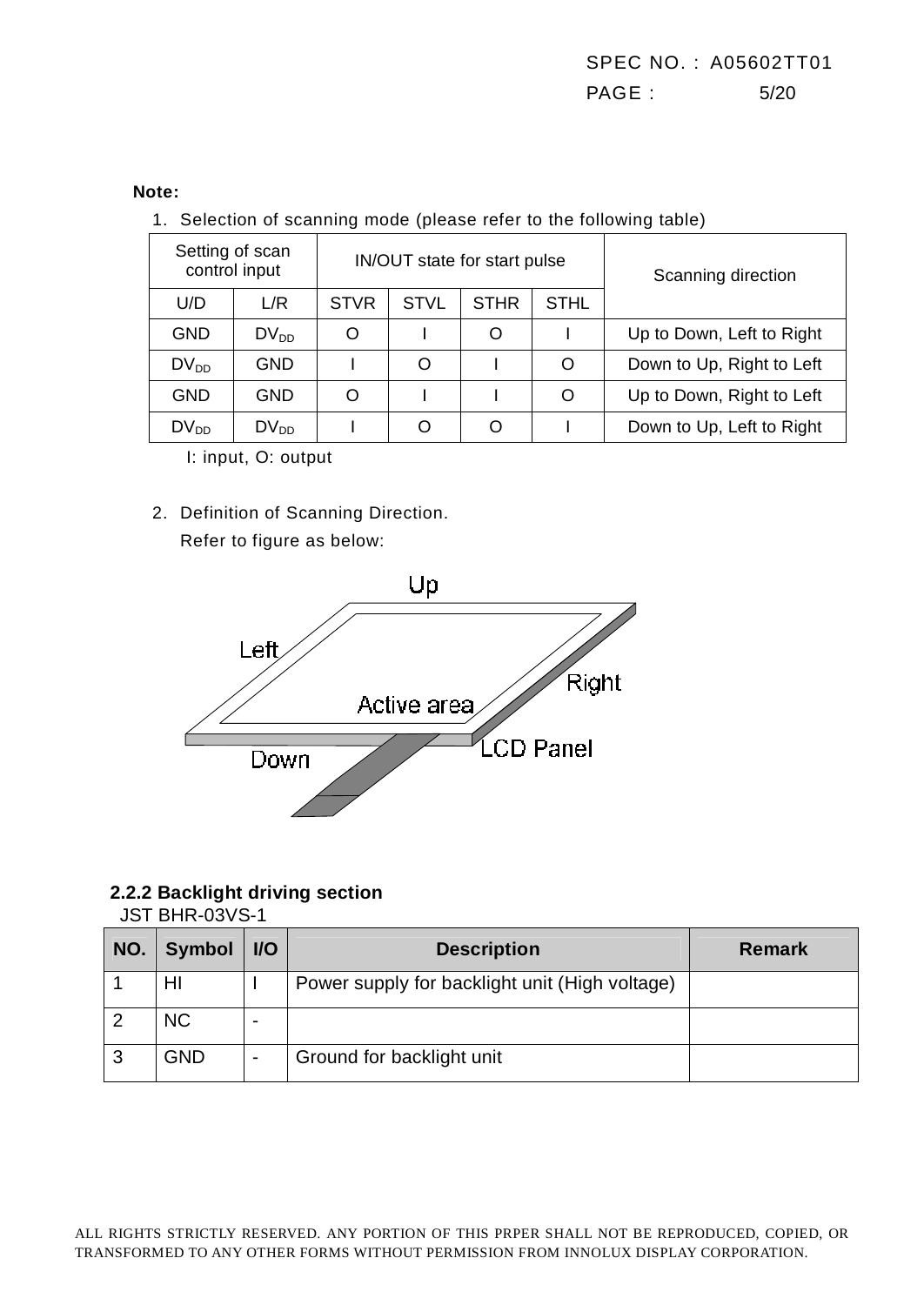#### **2.3 Electrical characteristics**

| 4.V.I                                 |         |                         | $1$ ypical operating conditions (OND-AvSS-v, Note 4) |                              |                              |             |                        |
|---------------------------------------|---------|-------------------------|------------------------------------------------------|------------------------------|------------------------------|-------------|------------------------|
| <b>Item</b>                           |         | <b>Symbol</b>           | Min.                                                 | Typ.                         | Max.                         | <b>Unit</b> | <b>Remark</b>          |
|                                       |         | $V_{\rm CC}$            | 4.8                                                  | 5                            | 5.2                          | V           |                        |
|                                       |         | AV <sub>DD</sub>        | 4.8                                                  | 5                            | 5.2                          | $\vee$      |                        |
| Power supply                          |         | $V_{GH}$                | 14.3                                                 | 15                           | 15.7                         | $\vee$      |                        |
|                                       |         | <b>V<sub>GLAC</sub></b> | $\overline{\phantom{0}}$                             | 5                            | $\qquad \qquad \blacksquare$ | $V_{p-p}$   | Note 1                 |
|                                       |         | $V_{GL-H}$              | $-10.5$                                              | $-10$                        | $-9.5$                       | V           | High level of $V_{GL}$ |
|                                       |         | $V_{iA}$                | $AV_{SS}$ +0.4                                       | $\qquad \qquad \blacksquare$ | $AVDD-0.4$                   | V           |                        |
| Video signal<br>Amplitude(VR, VG, VB) |         | $V_{iAC}$               |                                                      | 3                            | $\overline{\phantom{a}}$     | V           | AC component           |
|                                       |         | $V_{\text{IDC}}$        | -                                                    | AV <sub>DD</sub> /2          | $\qquad \qquad \blacksquare$ | V           | DC component           |
|                                       |         | <b>V<sub>CAC</sub></b>  |                                                      | 5                            | $\blacksquare$               | $V_{p-p}$   | Note <sub>2</sub>      |
| <b>VCOM</b>                           |         | $V_{CDC}$               | 1.56                                                 | 1.76                         | 1.96                         | V           | DC component           |
| Input Signal                          | H Level | V <sub>IH</sub>         | $0.8V_{CC}$                                          | $\overline{\phantom{a}}$     | $V_{\rm CC}$                 | $\vee$      |                        |
| voltage                               | L Level | $V_{IL}$                | $\mathbf 0$                                          |                              | $0.2V_{CC}$                  | $\vee$      | Note 3                 |

#### **2.3.1 Typical operating conditions (GND=AVSS=V, Note 4)**

Note:

- 1: The same phase and amplitude with common electrode driving signal (VCOM).
- 2: The brightness of LCD panel could be adjusted by the adjustment of the AC component of VCOM.
- 3: STHL, STHR, Q1H, OEH, L/R, CPH1~CPH3, STVR, STVL, OEV, CKV, U/D.
- 4: Be sure to apply GND, V<sub>cc</sub> and VGL to the LCD first, and then apply VGH.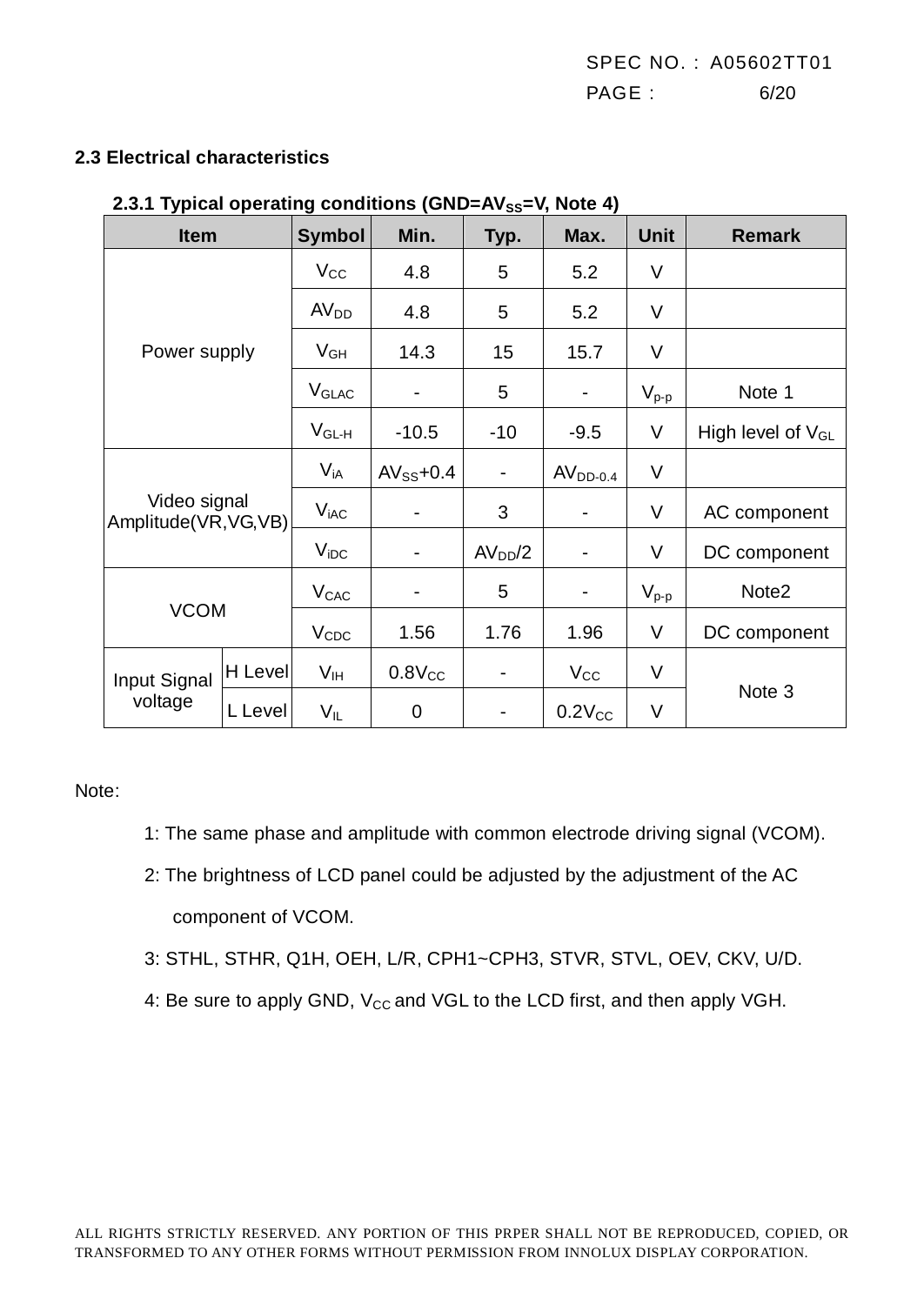SPEC NO. : A05602TT01 PAGE : 7/20

| <b>Parameter</b>             | <b>Symbol</b>            | <b>Condition</b>       | Min.                     | Typ.                     | Max. | <b>Unit</b> | <b>Remark</b> |
|------------------------------|--------------------------|------------------------|--------------------------|--------------------------|------|-------------|---------------|
| <b>Current for</b><br>driver | I <sub>GH</sub>          | $V_{GH} = 15V$         | $\overline{\phantom{a}}$ | 0.2                      | 0.8  | mA          |               |
|                              | $I_{GL}$                 | $V_{\text{GI}} = -10V$ |                          | $-0.5$                   | $-1$ | mA          |               |
|                              | $I_{\rm CC}$             | $V_{CC} = 5V$          |                          | 4                        | 8    | mA          |               |
|                              | l <sub>DD</sub>          | $V_{DD} = 5V$          |                          | 12                       | 20   | mA          |               |
|                              | <b>I</b> <sub>VCOM</sub> | $V_{GH} = 15V$         |                          | 10                       | 18   | mA          |               |
|                              | $I_{L11}$                | -                      | $-10$                    | $\overline{\phantom{a}}$ | 10   | uA          | Note 1        |

#### **2.3.2 Current consumption (GND=AV**<sub>SS</sub>=V)

Note 1: Input Leakage Current

#### **2.3.3 Backlight driving condition**

| <b>Parameter</b>    | <b>Symbol</b>            | Min.                     | Typ. | Max.           | <b>Unit</b> | <b>Remark</b> |
|---------------------|--------------------------|--------------------------|------|----------------|-------------|---------------|
| Lamp<br>voltage     | $V_L$                    | $\blacksquare$           | 470  | 528            | <b>Vrms</b> | Note 3        |
| Lamp<br>current     | IL,                      | 5.9                      | 6    | 6.1            | mArms       |               |
| Frequency           | $F_{\rm L}$              | $\overline{\phantom{a}}$ | 60   | 80             | kHz         | Note 3,4      |
| Lamp                |                          | $\overline{\phantom{a}}$ | -    | 650            | <b>Vrms</b> | Note 1,3,5    |
| starting<br>voltage | <b>V<sub>S</sub></b>     | -                        | -    | 910            | <b>Vrms</b> | Note 2,3,5    |
| Lamp<br>Lifetime    | $\overline{\phantom{a}}$ | 20,000                   | -    | $\blacksquare$ | hr          | Note 6        |

Note:

1: Ta =  $25^{\circ}$ C.

2:  $Ta = 0^{\circ}C$ .

- 3: Reference value, correct value is subject to final backlight specification which will be decided in the future.
- 4: The lamp frequency should be selected as different as possible from display horizontal synchronous signal to avoid interference
- 5: For starting the backlight unit, the output voltage of DC/AC's transformer should be larger than the maximum lamp starting voltage.
- 6: The "Lamp life time " is defined as the module brightness decrease to 50% original brightness at Ta= 25°C, IL=6mA.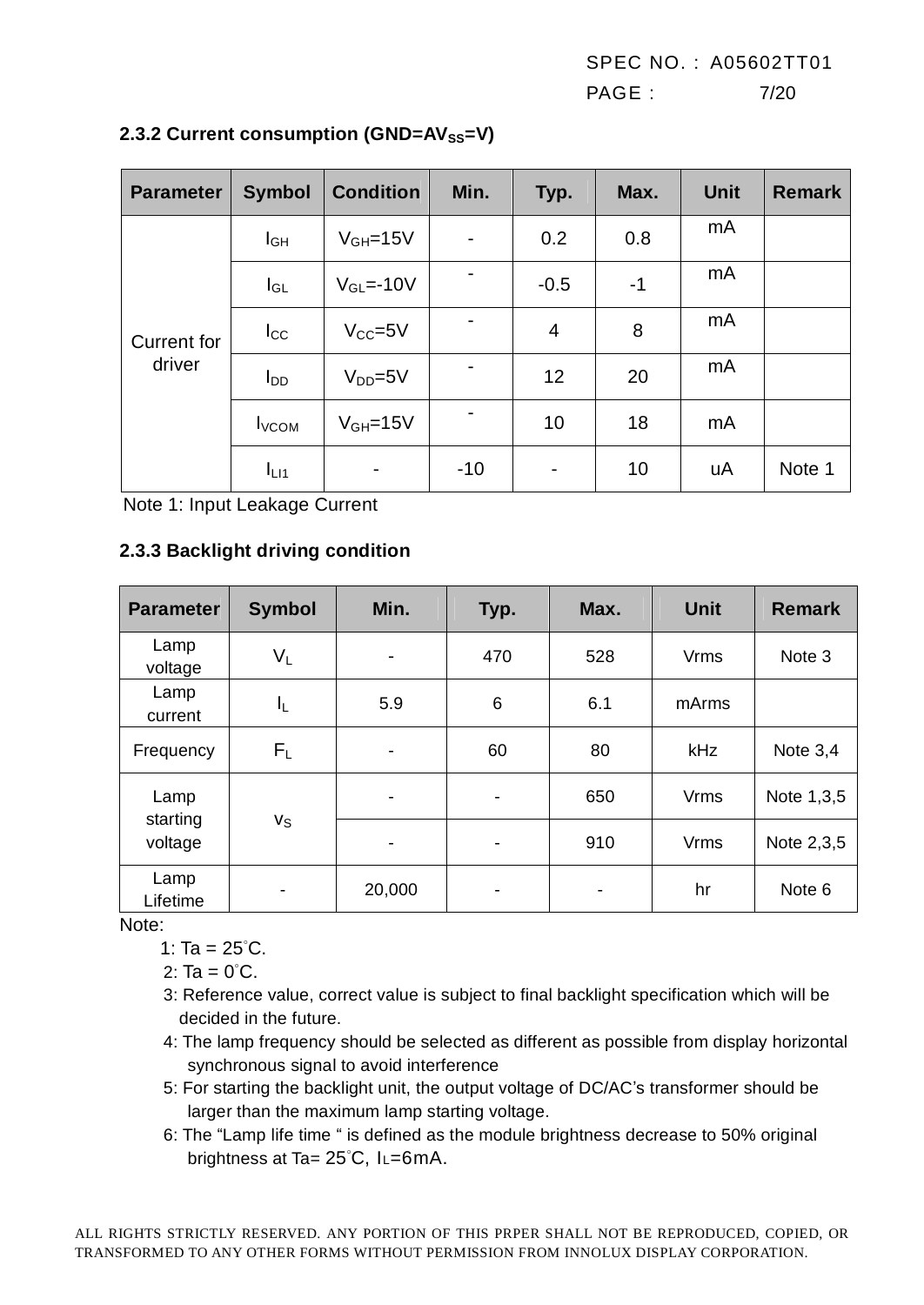#### **2.4 AC Timing**

#### **2.4.1 Timing conditions**

|                                 |                                     |                              | <b>Values</b>                | Unit                         | <b>Remark</b>      |            |
|---------------------------------|-------------------------------------|------------------------------|------------------------------|------------------------------|--------------------|------------|
| Item                            | <b>Symbol</b>                       | Min.                         | Typ.                         | Max.                         |                    |            |
| Rising time                     | $t_{r}$                             |                              | $\blacksquare$               | 60                           | ns                 | Note 1     |
| Falling time                    | $t_{f}$                             | ä,                           | $\blacksquare$               | 60                           | ns                 | Note 1     |
| High and low level pulse width  | $t_{\text{CPH}}$                    | 150                          | 154                          | 158                          | ns                 | CPH1~CPH3  |
| CPH pulse duty                  | $t_{CWH}$                           | 40                           | 50                           | 60                           | %                  | CPH1~CPH3  |
| CPH pulse delay                 | $t_{C12}$<br>$t_{C23}$<br>$t_{C31}$ | 30                           | $t_{\text{CPH}}/3$           | $t_{\text{CPH}}/2$           | ns                 | CPH1~CPH3  |
| STH setup time                  | $t_{\scriptstyle\text{SUH}}$        | 20                           | $\qquad \qquad \blacksquare$ | $\overline{\phantom{0}}$     | ns                 | STHR, STHL |
| STH hold time                   | $t_{HDH}$                           | 20                           | $\qquad \qquad \blacksquare$ | $\qquad \qquad \blacksquare$ | ns                 | STHR, STHL |
| STH pulse width                 | $t_{\scriptstyle\text{STH}}$        | $\overline{\phantom{0}}$     | 1                            | $\overline{\phantom{a}}$     | $t_{\text{CPH}}$   | STHR, STHL |
| STH period                      | $t_H$                               | 61.5                         | 63.5                         | 65.5                         | $\mu$ s            | STHR, STHL |
| OEH pulse width                 | $t_{\text{OEH}}$                    | $\qquad \qquad \blacksquare$ | $\overline{7}$               |                              | $t_{\text{CPH}}$   |            |
| Sample and hold disable time    | $t_{DIS1}$                          | $\overline{a}$               | 55                           | --                           | $\mu$ S            |            |
| OEV pulse width                 | $t_{OEV}$                           | $\overline{\phantom{0}}$     | 27                           |                              | $t_{\text{CPH}}$   |            |
| CKV pulse width                 | $t_{CKV}$                           | 16                           | 41                           | 40                           | $t_{\text{CPH}}$   |            |
| Clean enable time               | $t_{DIS2}$                          | ä,                           | 16                           | $\overline{a}$               | $t_{\text{CPH}}$   |            |
| Horizontal display start        | $t_{\text{SH}}$                     | $\overline{a}$               | $\mathbf 0$                  | ÷.                           | $t_{CPH}/3$        |            |
| Horizontal display timing range | $t_{DH}$                            | $\qquad \qquad \blacksquare$ | 960                          | $\overline{\phantom{a}}$     | $t_{\text{CPH}}/3$ |            |
| STV setup time                  | $t_{\scriptstyle\text{SUV}}$        | 400                          | $\qquad \qquad \blacksquare$ | $\qquad \qquad \blacksquare$ | ns                 | STVL, STVR |
| STV hold time                   | $t_{HDV}$                           | 400                          | $\qquad \qquad \blacksquare$ | $\overline{\phantom{a}}$     | ns                 | STVL, STVR |
| STV pulse width                 | $t_{\footnotesize\rm STV}$          | $\overline{\phantom{0}}$     | $\qquad \qquad \blacksquare$ | 1                            | tн                 | STVL, STVR |
| Horizontal lines per field      | $t_{\rm V}$                         | 256                          | 262                          | 268                          | tн                 | Note 2     |
| Vertical display start          | $t_{\text{SV}}$                     |                              | 3                            | $\overline{\phantom{a}}$     | $t_H$              |            |
| Vertical display timing range   | $t_{\text{DV}}$                     |                              | 234                          | $\qquad \qquad \blacksquare$ | tн                 | Note 3     |
| VCOM rising time                | $t_{rCOM}$                          |                              | ÷,                           | 5                            | $\mu$ S            |            |
| VCOM falling time               | $t_{\text{fCOM}}$                   |                              | -                            | 5                            | $\mu$ S            |            |
| VCOM delay time                 | $t_{DCOM}$                          |                              | ٠                            | 3                            | $\mu$ S            |            |
| RGB delay time                  | $t_{DRGB}$                          |                              |                              | $\mathbf{1}$                 | $\mu$ s            |            |

Note:

- 1. For all of the logic signals
- 2. Please don't use odd horizontal lines to drive LCD panel for both odd and even field simultaneously.
- 3. Vertical total display lines.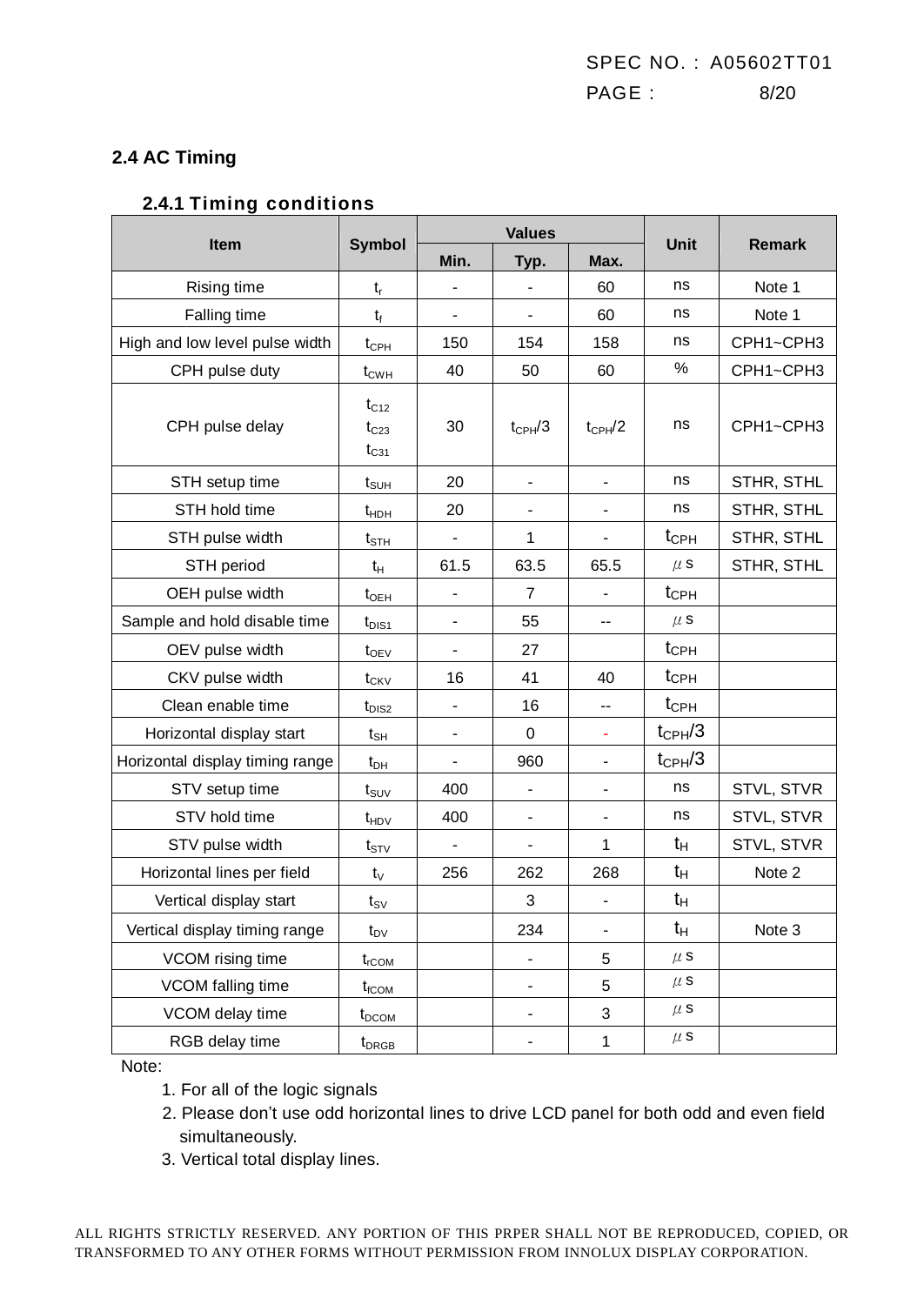





Fig.2 Horizontal display timing range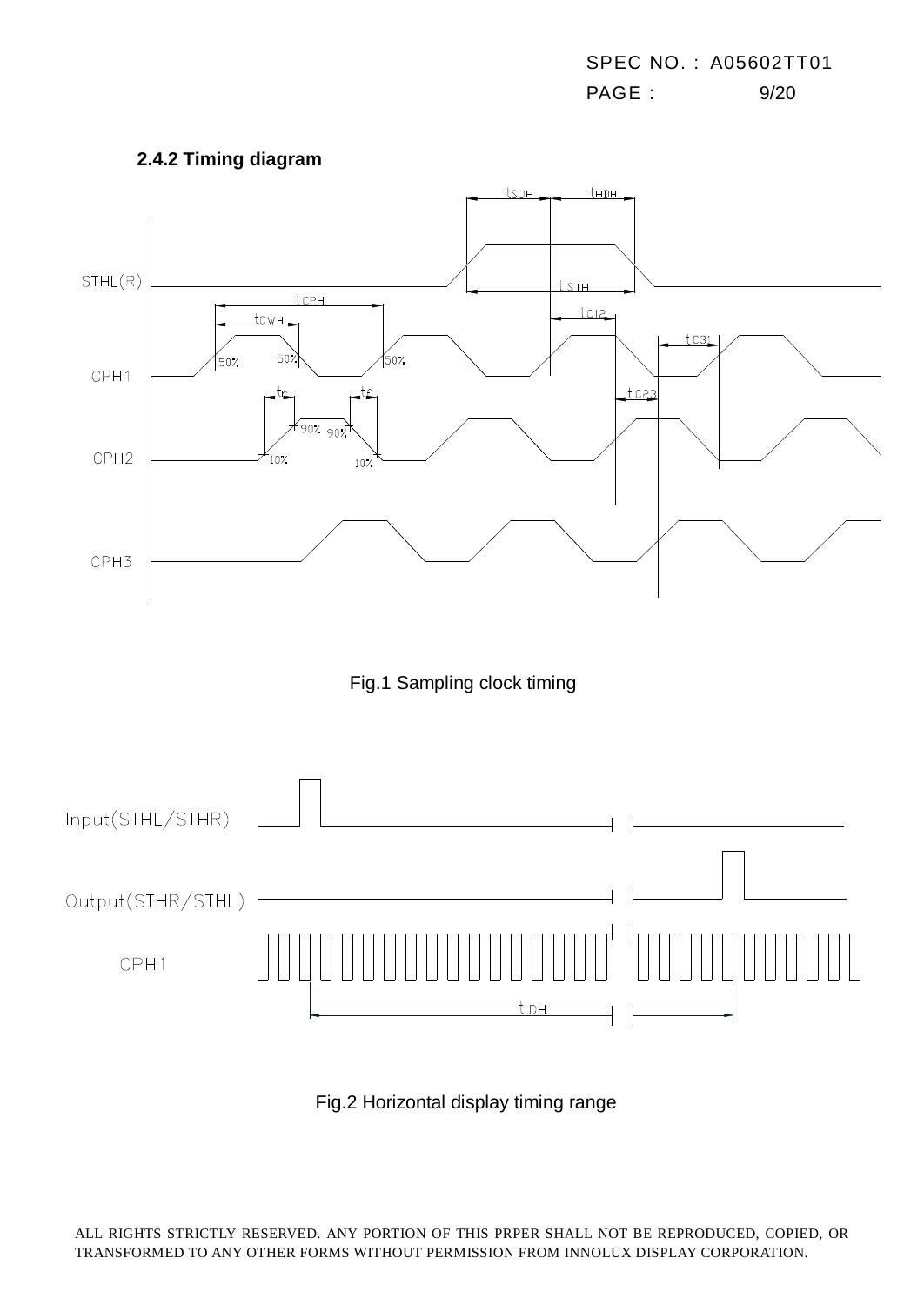SPEC NO. : A05602TT01 PAGE : 10/20



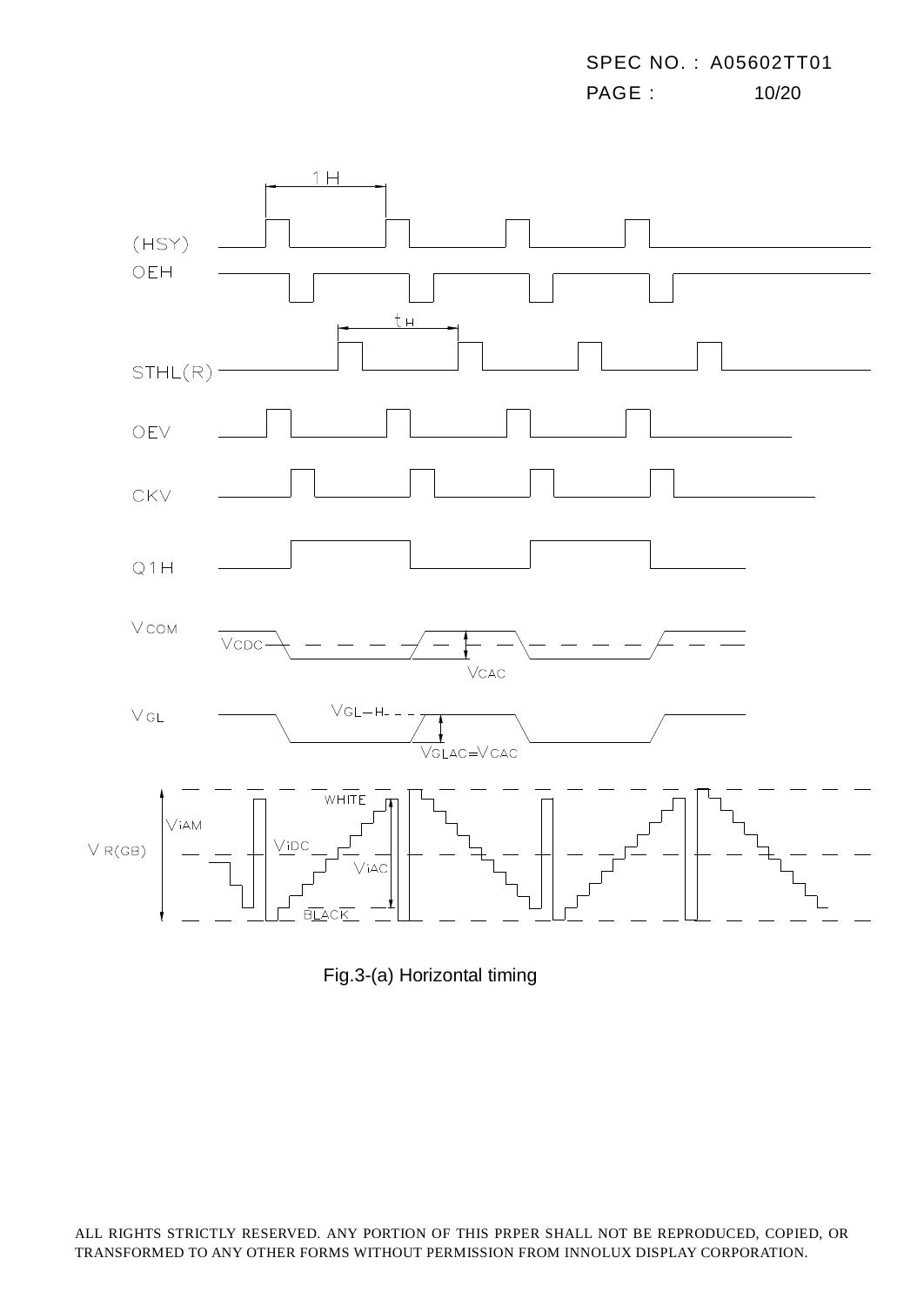

Note: The falling edge of OEV should be synchronized with the falling edge of OEH

Fig.3-(b) Detail horizontal timing



Fig.4 Vertical shift clock timing

ALL RIGHTS STRICTLY RESERVED. ANY PORTION OF THIS PRPER SHALL NOT BE REPRODUCED, COPIED, OR TRANSFORMED TO ANY OTHER FORMS WITHOUT PERMISSION FROM INNOLUX DISPLAY CORPORATION.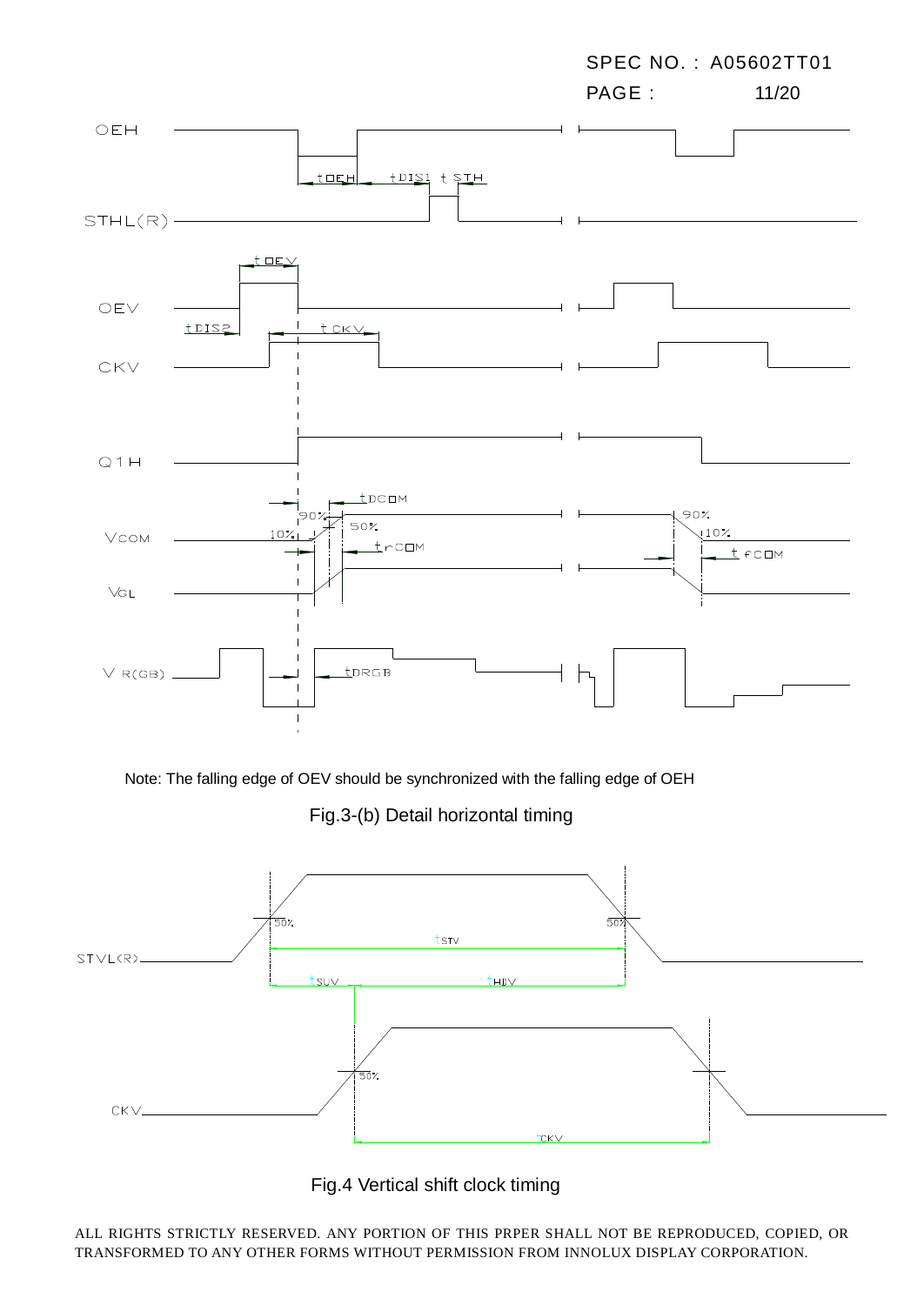

Fig.5 (b) Vertical timing (from up to down)

ALL RIGHTS STRICTLY RESERVED. ANY PORTION OF THIS PRPER SHALL NOT BE REPRODUCED, COPIED, OR TRANSFORMED TO ANY OTHER FORMS WITHOUT PERMISSION FROM INNOLUX DISPLAY CORPORATION.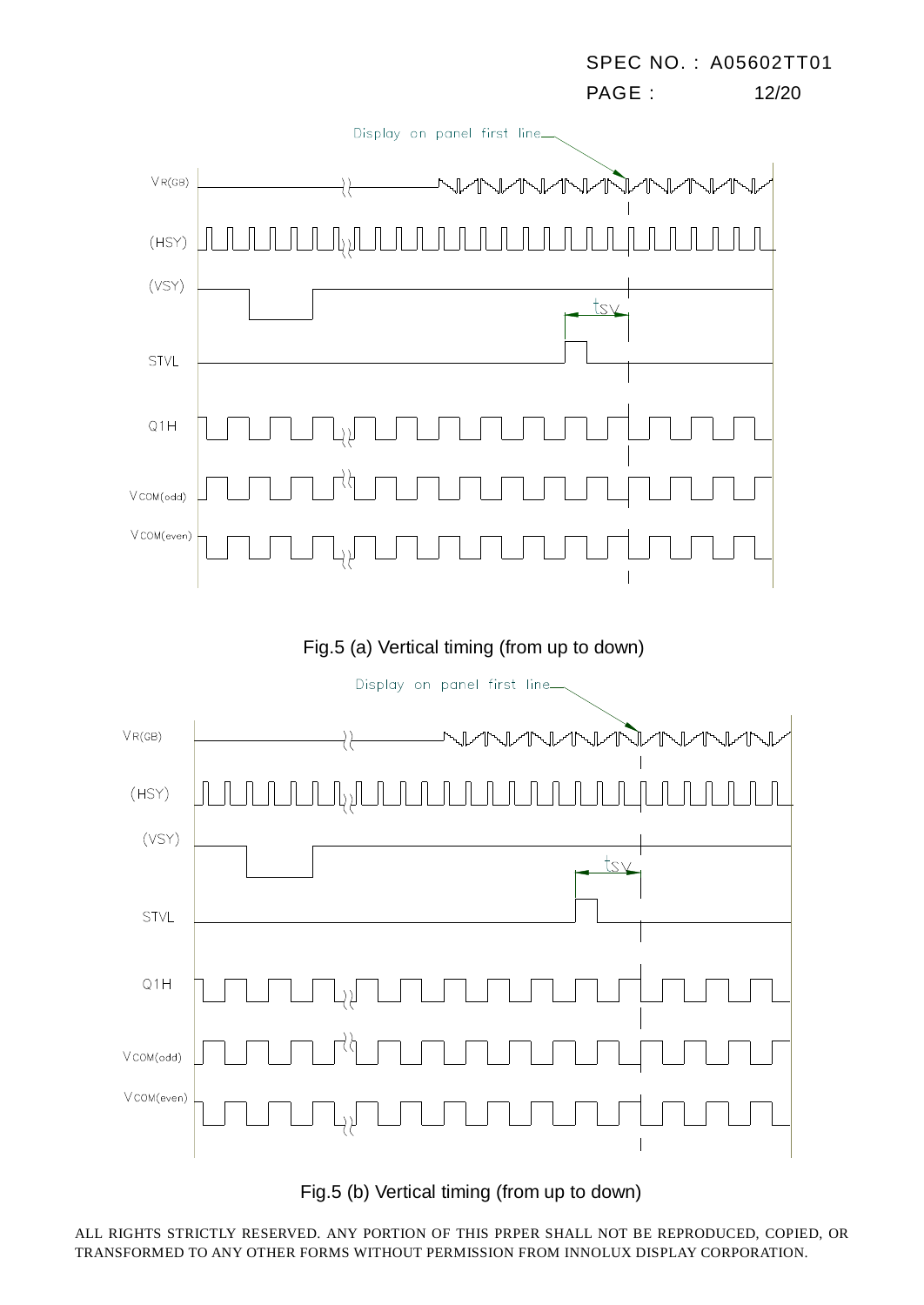SPEC NO. : A05602TT01 PAGE : 13/20

#### **3. Optical specifications**

The following items are measured under stable conditions. The optical characteristics should be measured in dark room or equivalent state with the methods shown in Note 1.

| $Ta=25\pm2^{\circ}C, I_{L}=6mA$ |  |
|---------------------------------|--|
|---------------------------------|--|

| Item                  |       | Symbol                  | <b>Condition</b>                                                      | Min                      | <b>Typ</b> | <b>Max</b>               | Unit              | Remark            |
|-----------------------|-------|-------------------------|-----------------------------------------------------------------------|--------------------------|------------|--------------------------|-------------------|-------------------|
| Contrast ratio        |       | <b>CR</b>               |                                                                       | 100                      | 150        | $\blacksquare$           |                   | Note2             |
| Luminance of white    |       | $Y_L$                   |                                                                       | 270                      | 330        |                          | Cd/m <sup>2</sup> | Note3             |
| Response Time         |       | $(T_1)+(T_1)$           |                                                                       | $\overline{\phantom{0}}$ | 35         | 70                       | msec              | Note4             |
| Color<br>Chromaticity | White | $W_x$                   | Note 1<br>$\Theta = \Phi = 0$<br>Normal<br>Viewing<br>Angle<br>B/L ON | 0.25                     | 0.30       | 0.35                     |                   |                   |
|                       |       | $W_{y}$                 |                                                                       | 0.30                     | 0.35       | 0.40                     |                   |                   |
|                       | Red   | $R_{x}$                 |                                                                       | 0.50                     | 0.55       | 0.60                     |                   |                   |
|                       |       | $R_{y}$                 |                                                                       | 0.28                     | 0.33       | 0.38                     |                   |                   |
|                       | Green | $G_x$                   |                                                                       | 0.26                     | 0.31       | 0.36                     |                   |                   |
|                       |       | $G_y$                   |                                                                       | 0.55                     | 0.60       | 0.65                     |                   |                   |
|                       | Blue  | $B_x$                   |                                                                       | 0.10                     | 0.15       | 0.20                     |                   |                   |
|                       |       | $B_y$                   |                                                                       | 0.08                     | 0.13       | 0.18                     |                   |                   |
| Viewing<br>Angle      | Hor.  | $\theta_{\text{L}}$     | CR>10<br><b>B/L ON</b>                                                | 40                       | 45         | $\blacksquare$           | Degree            |                   |
|                       |       | $\pmb{\theta}_\text{R}$ |                                                                       | 40                       | 45         | $\overline{\phantom{a}}$ |                   |                   |
|                       | Ver.  | $\Phi_L$                |                                                                       | 25                       | 30         | $\overline{\phantom{a}}$ |                   | Note <sub>5</sub> |
|                       |       | $\Phi_H$                |                                                                       | 10                       | 10         | $\overline{\phantom{a}}$ |                   |                   |

#### **Note:**

1. Test Equipment Setup

After stabilizing and leaving the panel alone at a given temperature for 20 minutes, the measurement should be executed. Measurement should be executed in a stable, windless, and dark room. 20 minutes after lighting the back-light. This should be measured in the center of screen.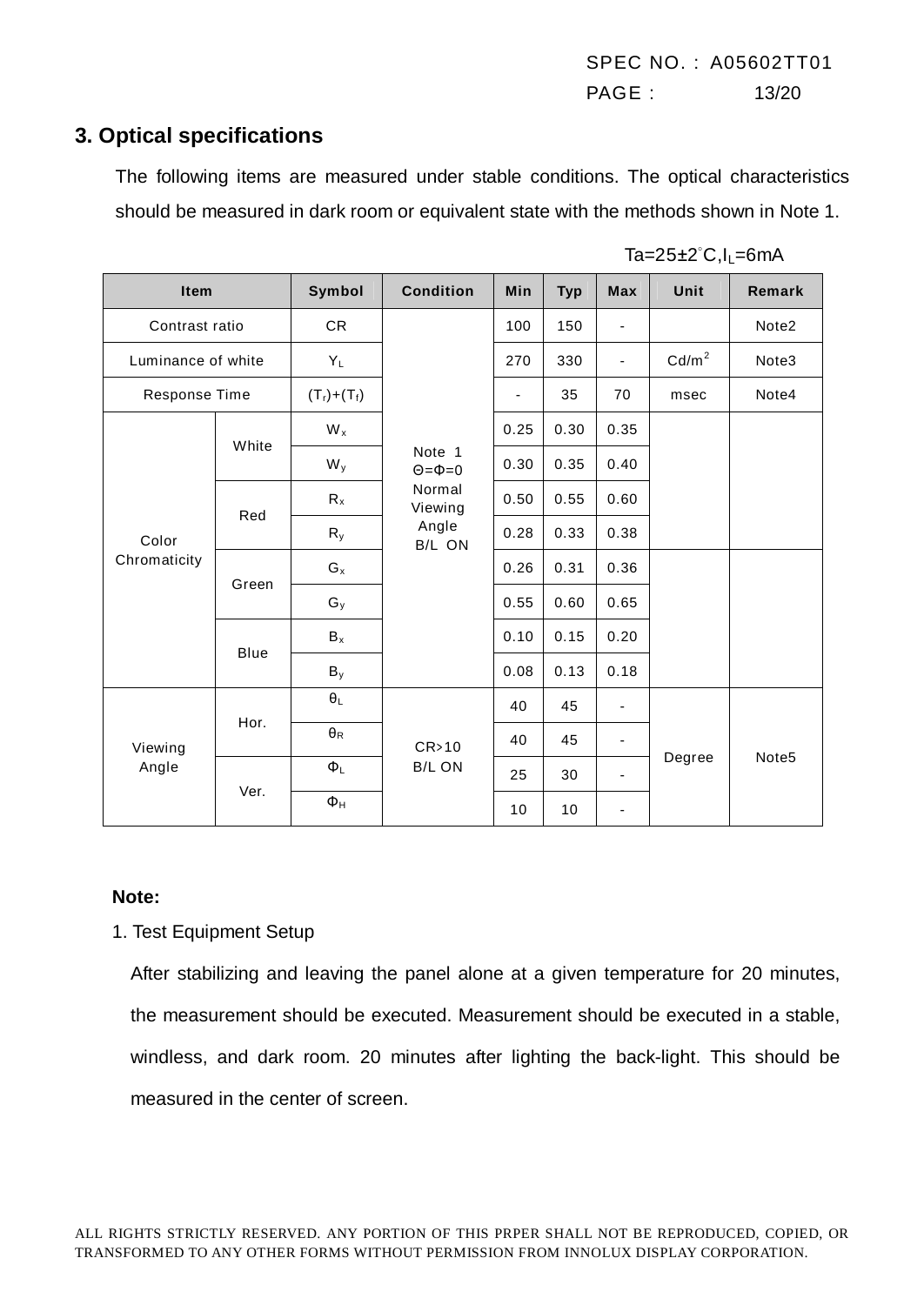#### -Back-Light ON Condition



 2. Definition of Contrast Ratio (CR): Ratio of gray max (Gmax) & gray min (Gmin) at the center Point

$$
CR = \frac{G_{\text{max}}}{G_{\text{min}}}
$$

Gmax: Luminance with all pixels white

Gmin: Luminance with all pixels black

- 3. Definition of Luminance of white: Luminance of white at the center point
- 4. Definition of Response time: sum of Tr, Tf

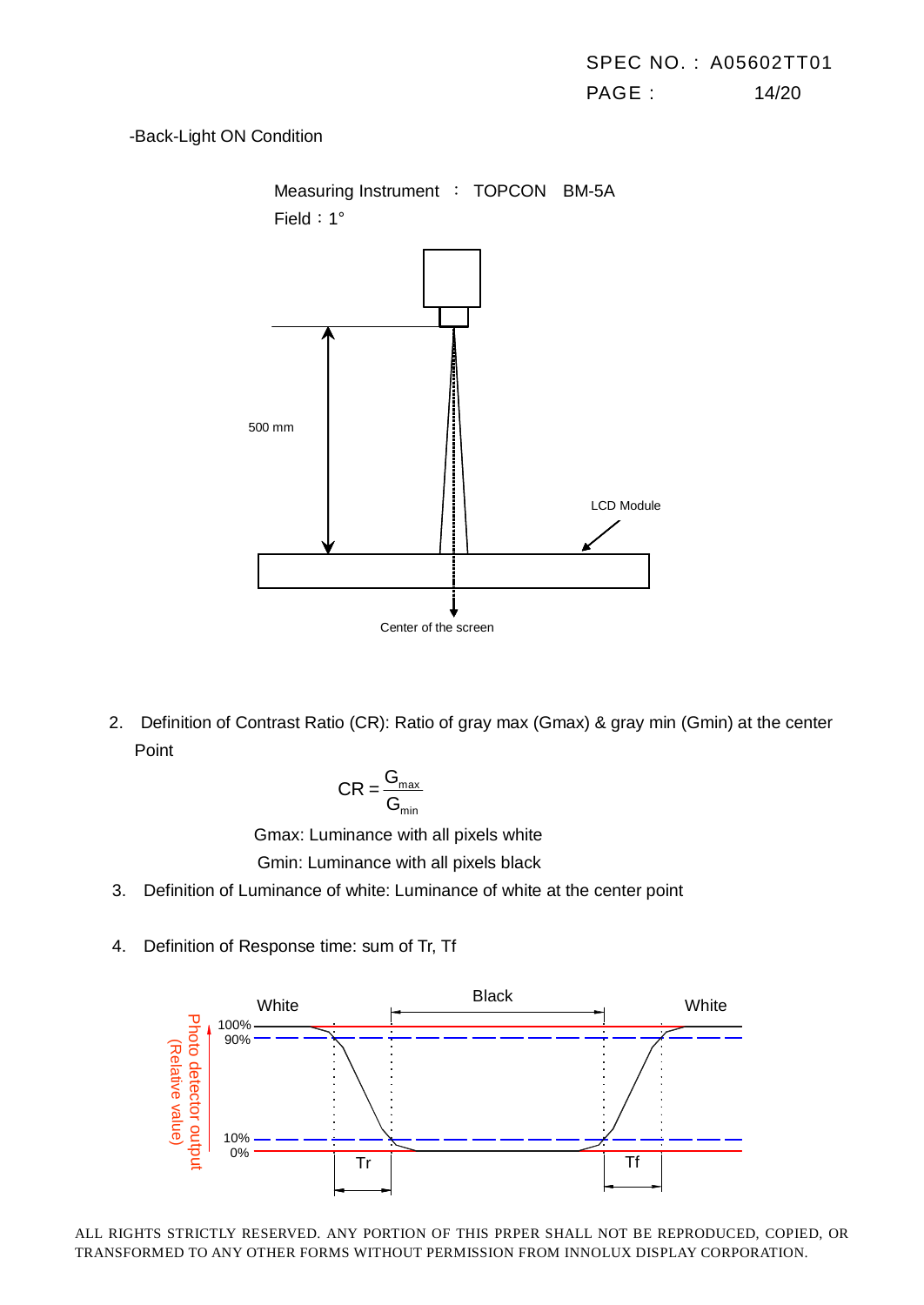PAGE : 15/20

5. Definition of Viewing Angle: Viewing angle range (CR≥10)

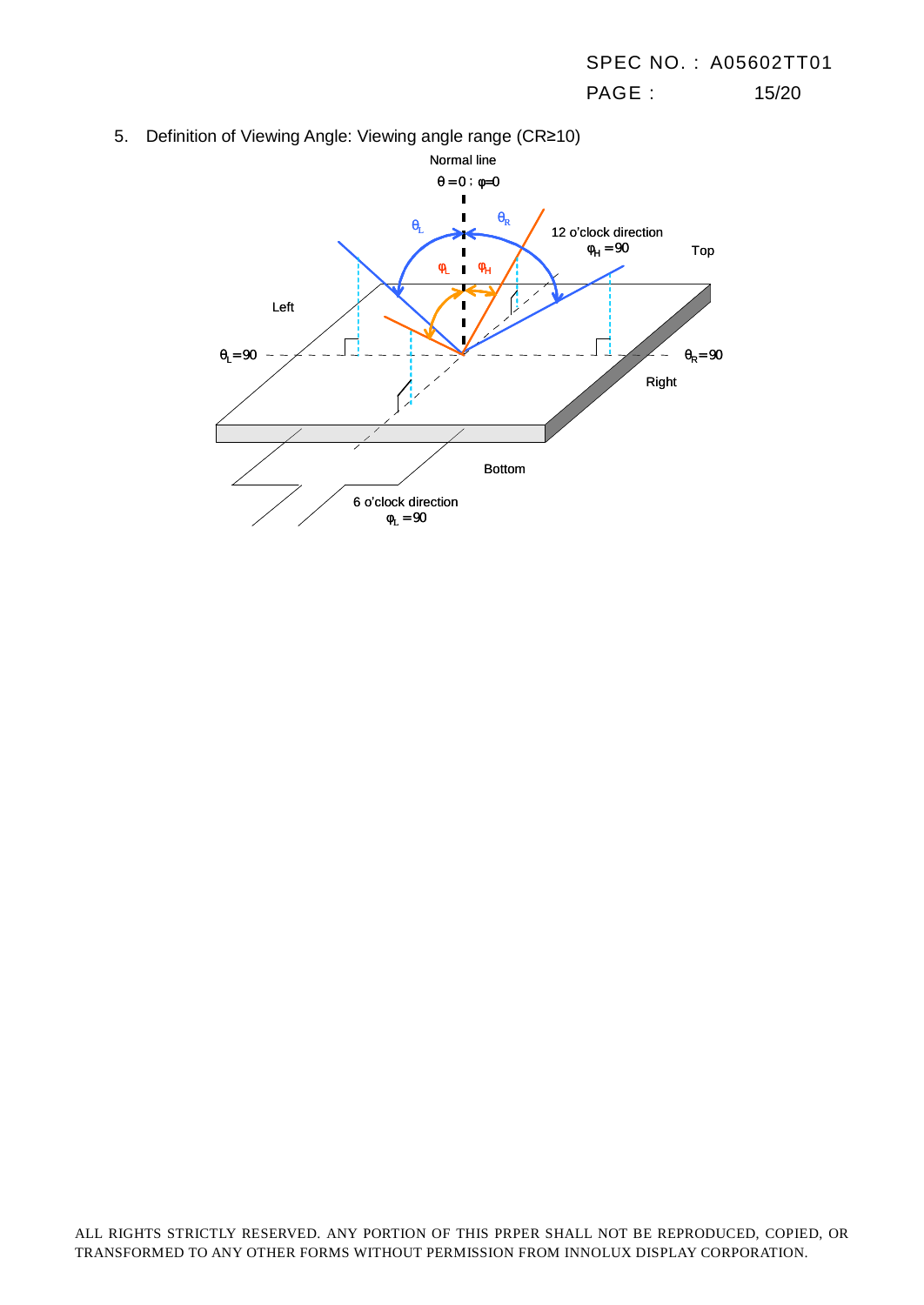### **4. Reliability test items**

Reliability levels in Mass production

| <b>Test Items</b>                          | <b>Test Conditions</b>                                                                                                         | <b>Remark</b>                               |
|--------------------------------------------|--------------------------------------------------------------------------------------------------------------------------------|---------------------------------------------|
| High temperature storage                   | $+80^{\circ}$ C $\pm$ 3 $^{\circ}$ C for 240 hours                                                                             |                                             |
| Low temperature storage                    | $-30^{\circ}$ C $\pm$ 3 $^{\circ}$ C for 240 hours                                                                             |                                             |
| High temperature operation                 | +70°C± 3°C for 240 hours                                                                                                       |                                             |
| Low temperature operation                  | $-10^{\circ}$ C $\pm$ 3 $^{\circ}$ C for 240 hours                                                                             |                                             |
| High temperature and<br>humidity Operation | +60°C± 3°C, 90%± 3%RH max. for 240<br>hours                                                                                    | Operation                                   |
| <b>Thermal shock</b>                       | -30°C /1h ~ +80°C/1h for a total 50 cycles,<br>Start with cold temp and end with high temp                                     | Non-operation                               |
| Vibration                                  | Frequency range: 10~55Hz<br>Stoke: 1.5mm<br>Sweep:10~55Hz~10Hz<br>2 hours for each direction of X, Y, Z<br>(6 hours for total) | <b>JIS C7021,</b><br>$A-10$<br>condition A  |
| <b>Mechanical shock</b>                    | 100G, 6ms, $\pm X$ , $\pm Y$ , $\pm Z$<br>3 times for each direction                                                           | <b>JIS C7021,</b><br>$A - 7$<br>condition C |
| Package drop Test (with<br>carton)         | 60 cm high /3 times/ each 6 plane /total 18<br>drops                                                                           |                                             |
| Package vibration test (with<br>carton)    | Random Vibration 0.015G*G/HZ from<br>5-200HZ,-6dB/octave from 200-500HZ                                                        | IEC 68-34                                   |
| Electro-static discharge                   | ±2kV Human Body Mode, 100pF/1500 $\Omega$<br>±200V Machine Model 200pF/no series<br>resistance                                 | Non-operation                               |

#### **Note**:

- 1 High temp storage & High temp/High humidity Op the polarizer is out of subject.
- 2 The test samples have recovery time 2 hours at room temp before function check.
- 3 No changes (affecting reliability or performance) shall be allowed on production material, process, or manufacturing locations, regardless of whether such changes affect characteristics specified.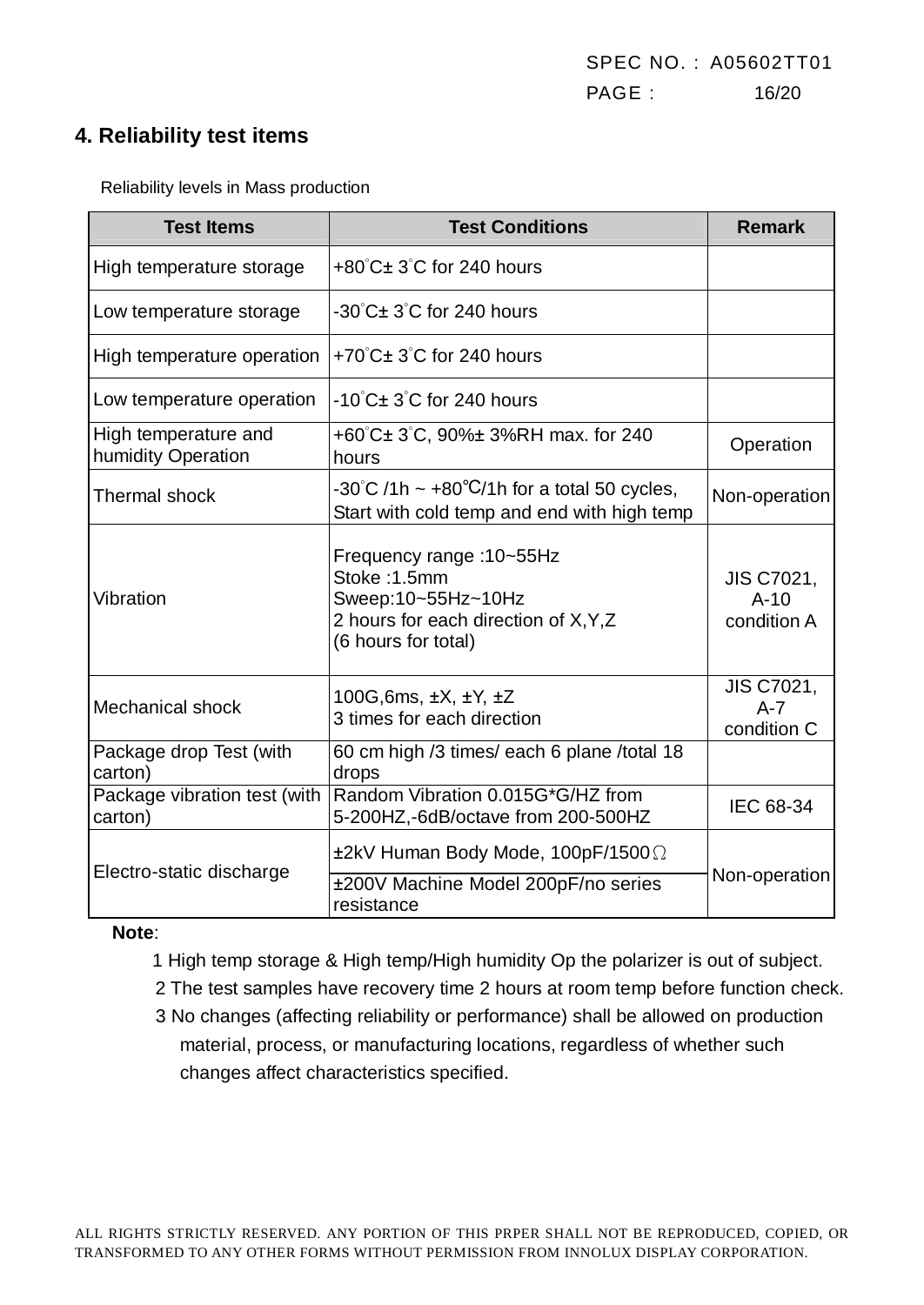## **5. Handling Precautions**

#### **5.1 Safety**

The liquid crystal in the LCD is poisonous. **DO NOT** put it in your mouth. If the liquid crystal touches your skin or clothes, wash it off immediately using soap and water.

#### **5.2 Handling**

- **5.2.1** The LCD panel is plate glass. **DO NOT** subject the panel to mechanical shock or to excessive force on its surface.
- **5.2.2** The polarizer attached to the display is very easy to damage, handle it with careful attention.
- **5.2.3** To avoid contamination on the display surface, **DO NOT** touch the display surface with bare hands.
- **5.2.4** Provide a space so that the LCD panel does not come into contact with other components.
- **5.2.5** To protect the LCD panel from external pressure, put covering glass (acrylic board or similar board) keeping appropriate gap between them.
- **5.2.6** Transparent electrodes may be disconnected if you use the LCD panel under environmental conditions where dew condensation occurs.
- **5.2.7** Property of semiconductor devices may be affected when they are exposed to light, possibly resulting in malfunctioning of the ICs.
- **5.2.8** To prevent such malfunctioning of the ICs, your design and mounting layout done are so that the IC is not exposed to light in actual use.

#### **5.3 Static electricity**

**5.3.1** Ground soldering iron tips, tools and testers when you operate.

- **5.3.2** Ground your body when handling the products.
- **5.3.3 DO NOT** apply voltage to the input terminal without applying power supply.
- **5.3.4 DO NOT** apply voltage which exceeds the absolute maximum rating.
- **5.3.5** Store the products in an anti-electrostatic container.

#### **5.4 Storage**

- **5.4.1** Store the products in a dark place at  $+25^{\circ}$ C $\pm 10^{\circ}$  , low humidity (65%RH or less).
- **5.4.2 DO NOT** store the products in an atmosphere containing organic solvents or corrosive gases.

#### **5.5 Cleaning**

- **5.5.1 DO NOT** wipe the polarizer with dry cloth, as it might cause scratch.
	- **5.5.2** Wipe the polarizer with a soft cloth soaked with petroleum IPA, other chemical might damage.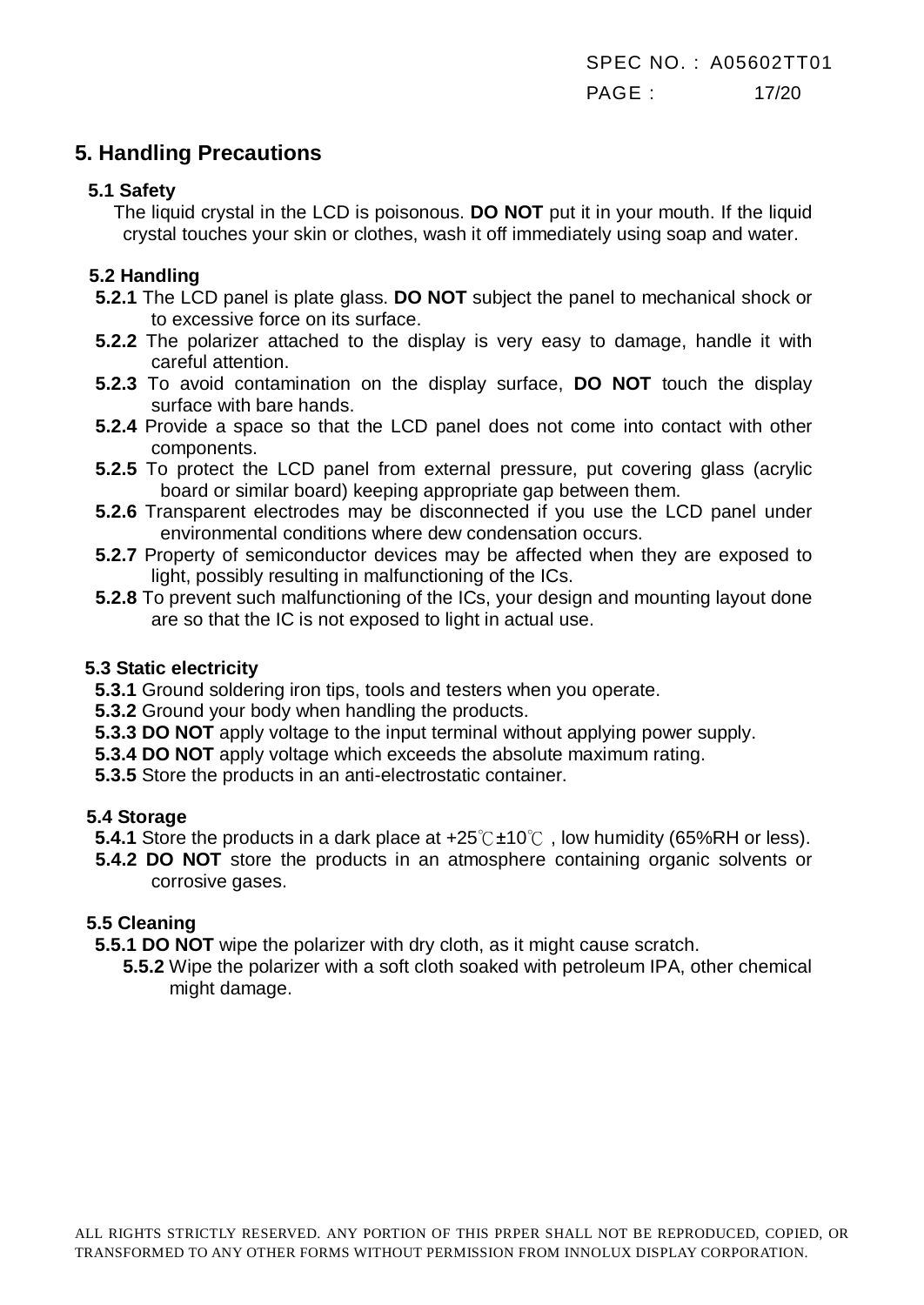SPEC NO. : A05602TT01 PAGE : 18/20

## **6. Mechanical dimensions**



ALL RIGHTS STRICTLY RESERVED. ANY PORTION OF THIS PRPER SHALL NOT BE REPRODUCED, COPIED, OR TRANSFORMED TO ANY OTHER FORMS WITHOUT PERMISSION FROM INNOLUX DISPLAY CORPORATION.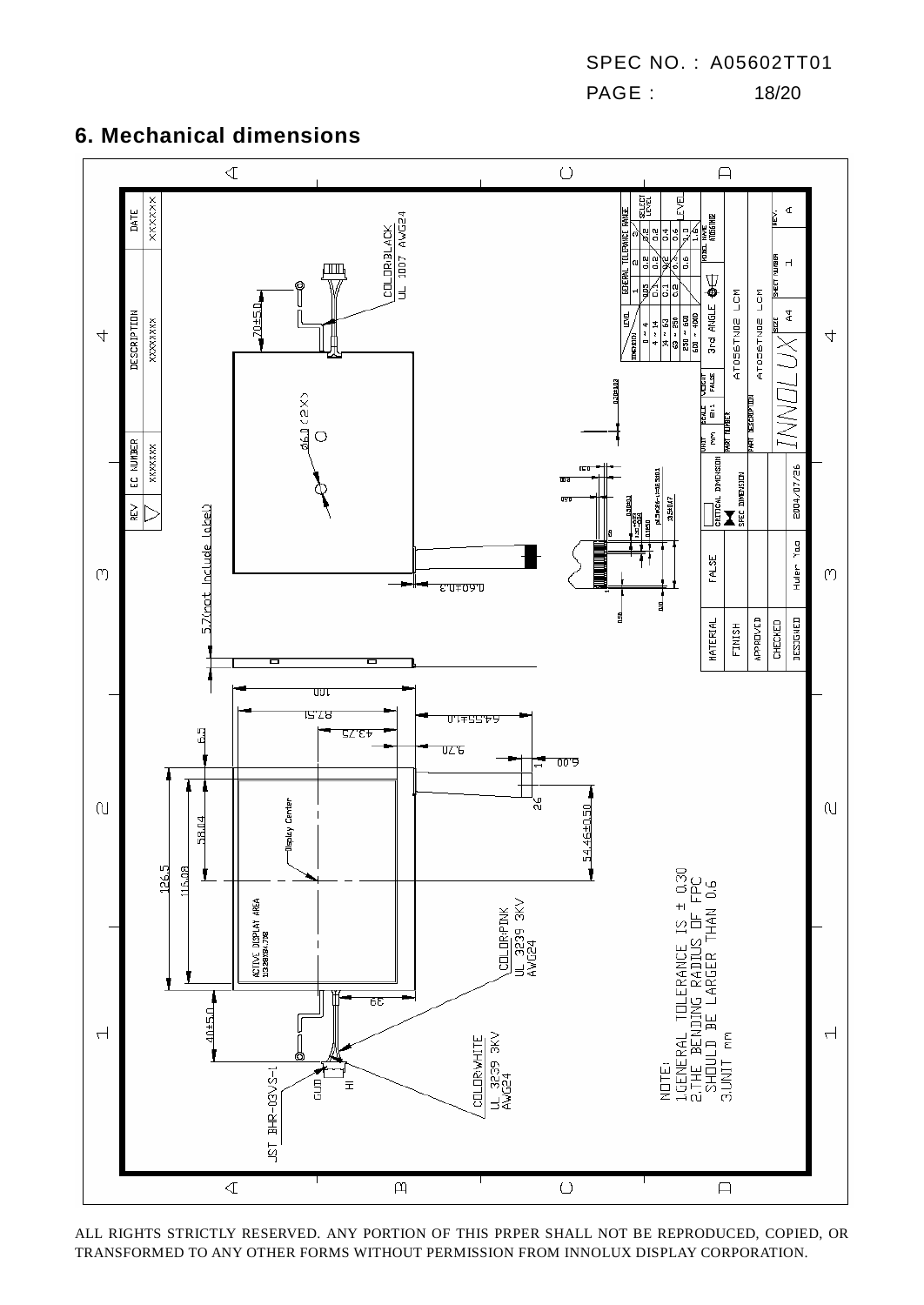SPEC NO. : A05602TT01 PAGE : 19/20

# **7. Package drawing**